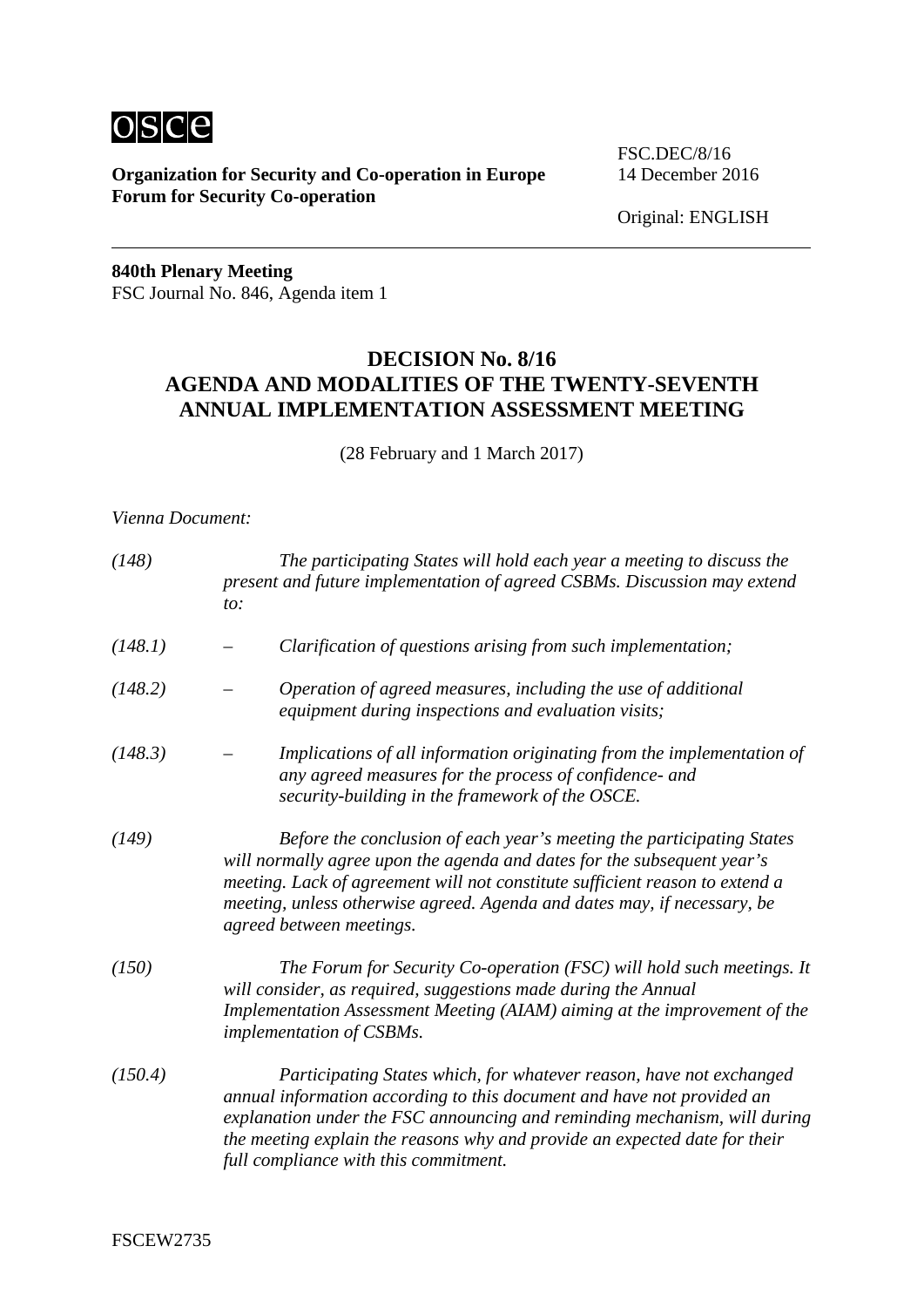# **I. Agenda and indicative timetable**

## **Tuesday, 28 February 2017**

| $10-11$ a.m.                                                                                                                                                                                                                     | Opening session |                                                                                                                                                      |                      |                                                                                                                                                                                                                                             |  |
|----------------------------------------------------------------------------------------------------------------------------------------------------------------------------------------------------------------------------------|-----------------|------------------------------------------------------------------------------------------------------------------------------------------------------|----------------------|---------------------------------------------------------------------------------------------------------------------------------------------------------------------------------------------------------------------------------------------|--|
|                                                                                                                                                                                                                                  |                 |                                                                                                                                                      |                      | Opening of the Meeting by the Chairperson                                                                                                                                                                                                   |  |
|                                                                                                                                                                                                                                  |                 |                                                                                                                                                      |                      | Remarks by the Chairperson of the FSC                                                                                                                                                                                                       |  |
|                                                                                                                                                                                                                                  |                 | Presentation of a summary report and of the report on the<br>Meeting of the Heads of Verification Centres by the Conflict<br>Prevention Centre (CPC) |                      |                                                                                                                                                                                                                                             |  |
|                                                                                                                                                                                                                                  |                 |                                                                                                                                                      | General statements   |                                                                                                                                                                                                                                             |  |
| Working session 1: Implementation of the Global Exchange of<br>$11.30$ a.m. $-1$ p.m.<br>Military Information (GEMI) and the Vienna Document, Introduction<br>and Chapters I to III: Clarifications, assessments and conclusions |                 |                                                                                                                                                      |                      |                                                                                                                                                                                                                                             |  |
|                                                                                                                                                                                                                                  |                 | <b>GEMI</b>                                                                                                                                          |                      |                                                                                                                                                                                                                                             |  |
|                                                                                                                                                                                                                                  |                 |                                                                                                                                                      | Vienna Document      |                                                                                                                                                                                                                                             |  |
|                                                                                                                                                                                                                                  |                 |                                                                                                                                                      | Introduction         |                                                                                                                                                                                                                                             |  |
|                                                                                                                                                                                                                                  |                 |                                                                                                                                                      | (i)<br>(ii)<br>(iii) | Annual exchange of military information<br>Information on military forces<br>Data relating to major weapon and equipment<br>systems<br>Information on plans for the deployment of<br>major weapon and equipment systems                     |  |
|                                                                                                                                                                                                                                  |                 |                                                                                                                                                      | (i)<br>(ii)          | Defence planning<br>Exchange of information<br>Clarification, review and dialogue<br><b>Risk reduction</b>                                                                                                                                  |  |
|                                                                                                                                                                                                                                  |                 |                                                                                                                                                      | (i)<br>(ii)<br>(iii) | Mechanism for consultation and co-operation as<br>regards unusual military activities<br>Co-operation as regards hazardous incidents of a<br>military nature<br>Voluntary hosting of visits to dispel concerns<br>about military activities |  |

1–3 p.m. Lunch break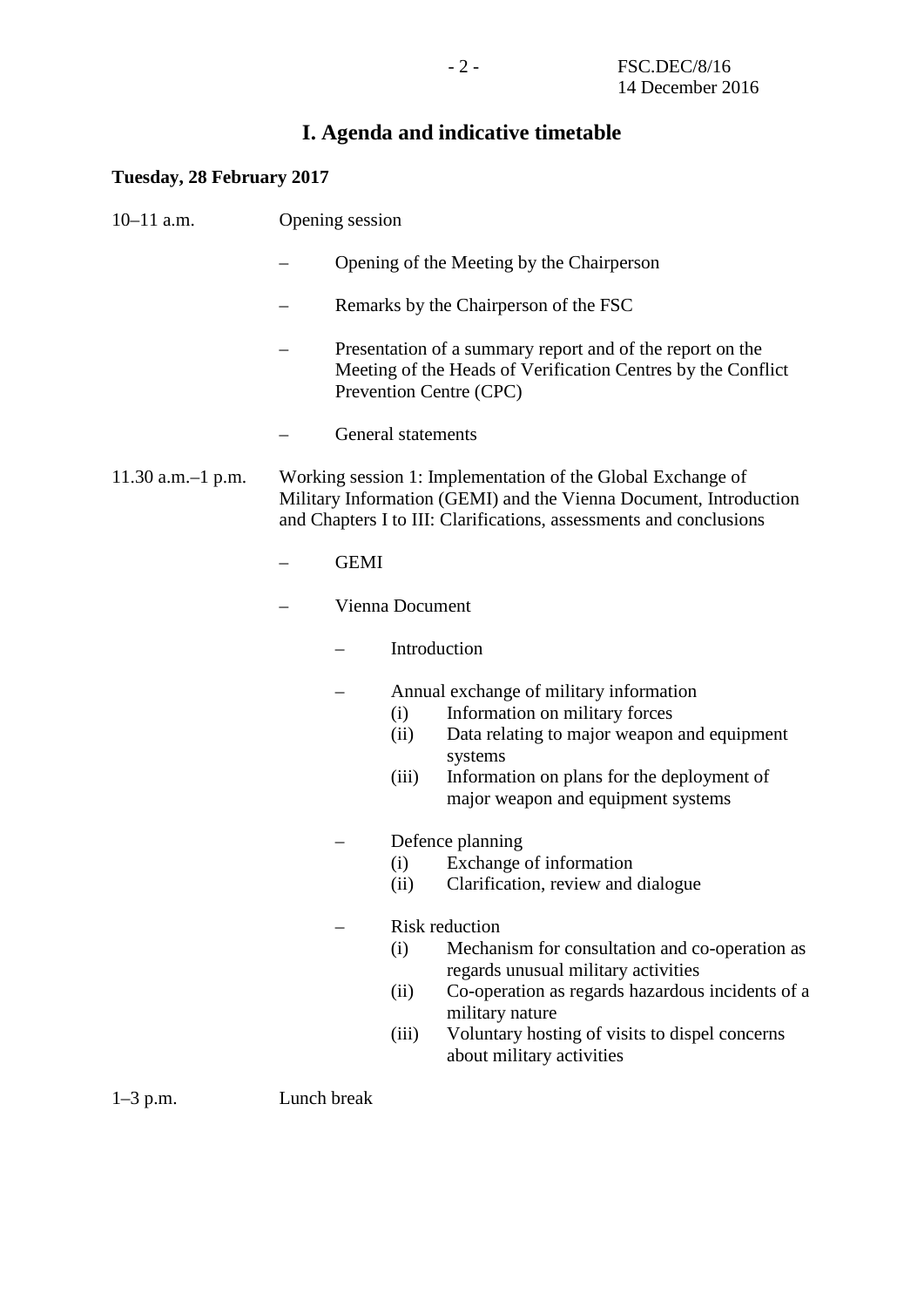#### 3–5 p.m. Working session 1 continued if necessary

Working session 2: Implementation of the Vienna Document, Chapters IV to XII: Clarifications, assessments and conclusions

- Contacts
	- (i) Visits to air bases
	- (ii) Programme of military contacts and co-operation
	- (iii) Military contacts, military co-operation
	- (iv) Demonstration of new types of major weapon and equipment systems
	- (v) Provision of information on contacts

#### – Military activities

- (i) Prior notification of certain military activities
- (ii) Observation of certain military activities
- (iii) Annual calendars
- (iv) Constraining provisions
- Compliance and verification
	- (i) Inspection
	- (ii) Evaluation
- Regional measures
- Communications Network

#### **Wednesday, 1 March 2017**

| $10$ a.m. $-1$ p.m. | Working session 2 continued if necessary |                                                                                         |  |  |  |  |
|---------------------|------------------------------------------|-----------------------------------------------------------------------------------------|--|--|--|--|
|                     |                                          | Working session 3: Suggestions aiming at improvement of the<br>implementation of CSBMs  |  |  |  |  |
| $1 - 3$ p.m.        | Lunch break                              |                                                                                         |  |  |  |  |
| $3-4$ p.m.          |                                          | Working session 3 continued                                                             |  |  |  |  |
| $4.30 - 5.30$ p.m.  | Closing session                          |                                                                                         |  |  |  |  |
|                     |                                          | Discussion                                                                              |  |  |  |  |
|                     |                                          | Possible recommendations on the dates and the agenda and<br>modalities of the 2018 AIAM |  |  |  |  |
|                     |                                          | Concluding remarks                                                                      |  |  |  |  |

– Closure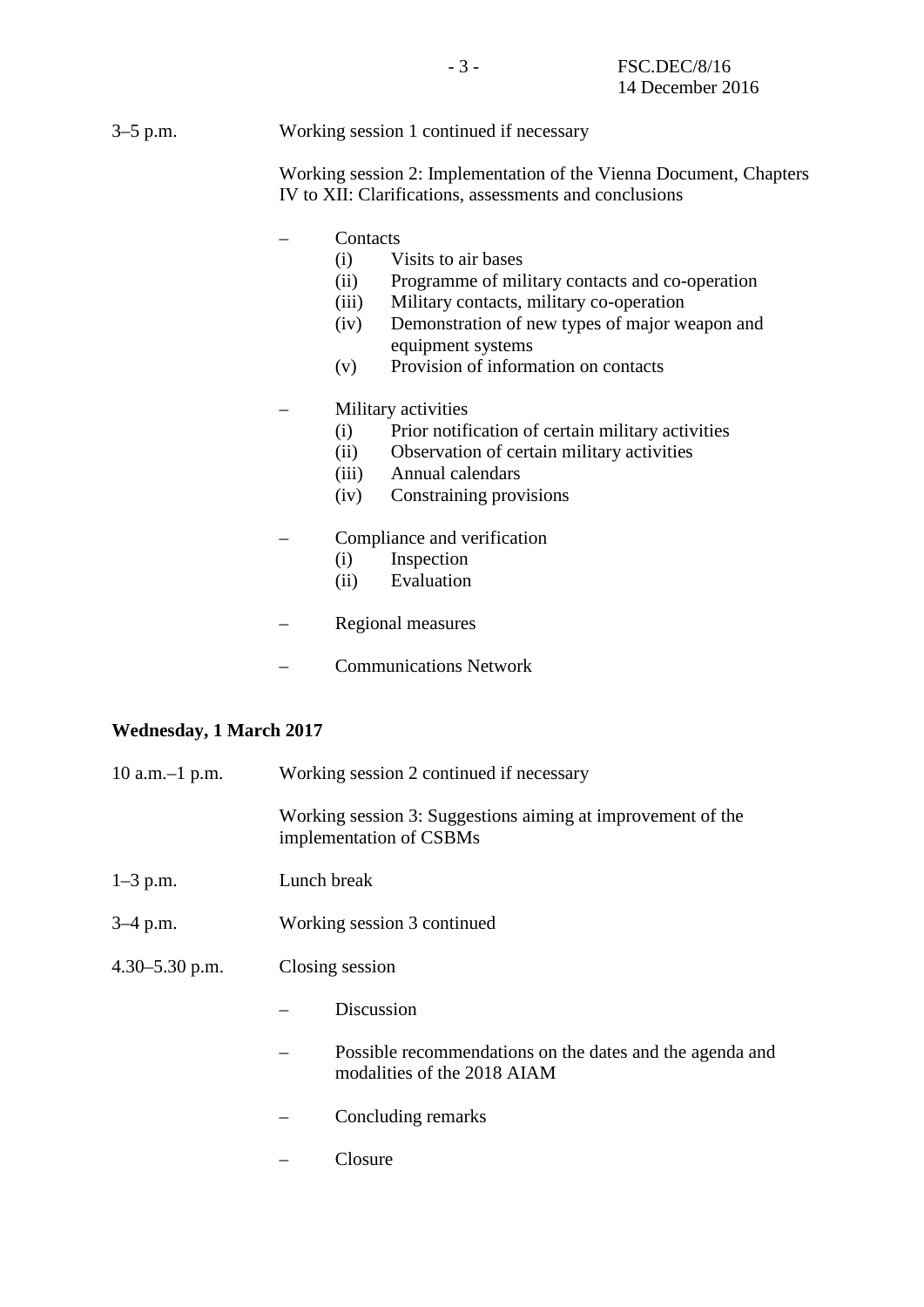## **II. Organizational modalities**

1. The AIAM will last two days and will have opening and closing sessions and working sessions dealing with the topics contained in the agenda (Part I, above). The indicative timetable provides greater detail.

2. The organizational meeting of chairpersons, co-ordinators, rapporteurs, and the CPC is scheduled to be held on Monday, 27 February 2017, at 3 p.m. The working hours of the AIAM will be on the first day from 10 a.m. to 1 p.m. and from 3 to 5 p.m., and on the second day from 10 a.m. to 1 p.m. and from 3 to 5.30 p.m.

3. Interpretation into the official languages of the OSCE will be provided at all sessions of the AIAM.

4. The sessions will be chaired by representatives of the participating States, in rotation, in accordance with the French alphabetical order, following on from the chairing of the closing plenary meeting of the 2016 AIAM by Italy. The chair of the opening session and working sessions will be held by Kazakhstan. The chair of the closing session will be held by Latvia.

5. Debates in the working sessions will be oriented towards problems and solutions and there will be no formal statements. Any national statements for the opening session should be presented in written form only and are to be distributed in advance. The working sessions are designed to be informal meetings of national experts with the objectives of answering questions, exchanging information and allowing for constructive debate between participating States. Delegations are strongly encouraged to provide detailed presentations and concrete examples of their own implementation experiences. Delegations are welcome to distribute written contributions prior to the Meeting, both on agenda items and on related matters for possible discussion. All delegations are strongly encouraged to provide national experts to participate in the AIAM.

6. To serve as a basis for preparatory work by delegations and co-ordinators, the CPC will circulate the following no later than 31 January 2017:

- The revised Annual Survey on CSBM Information Exchanged and the AIAM Survey of Suggestions 2016;
- A summary report on recent trends in the implementation of the Vienna Document and other measures;
- A summary report on the Meeting of the Heads of Verification Centres.

7. Each working session will have one designated co-ordinator and one rapporteur throughout. The task of the co-ordinators will be to facilitate and follow the discussion, while the immediate task of the rapporteurs will be to present brief written summary reports for use by the Chairperson of the closing session.

8. The co-ordinators will circulate a list of topics and questions designed to facilitate discussion in their working sessions no later than 7 February 2017. They will be supported by